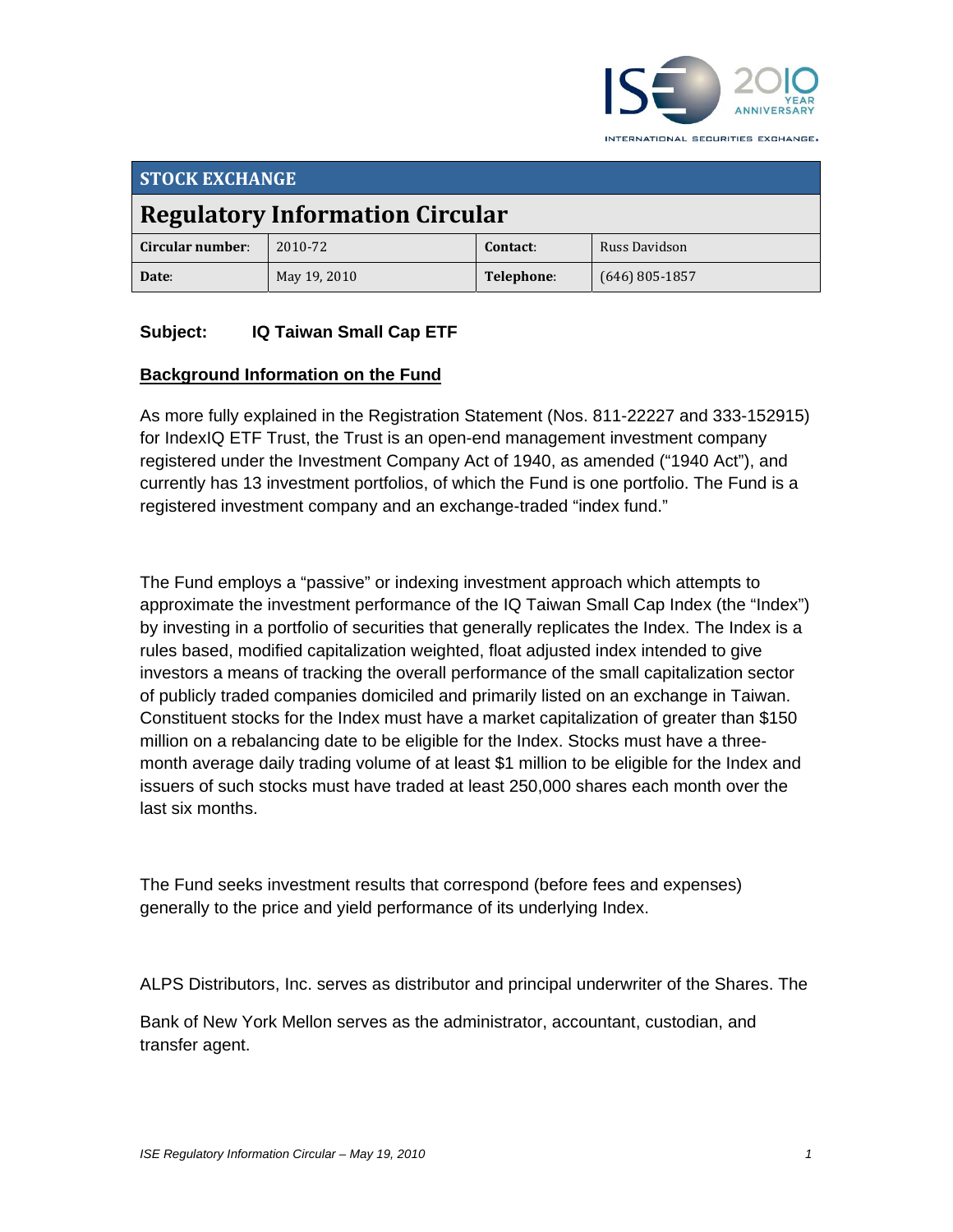

As described more fully in the Fund's prospectus ("Prospectus") and Statement of Additional Information ("SAI"), the Fund issues and redeems ETF Shares only in large blocks of 50,000 ETF shares (each, a "Creation Unit"). To purchase or redeem a Creation Unit, an investor must be an Authorized Participant or must trade through a broker that is an Authorized Participant. An Authorized Participant is a participant in the Depository Trust Company that has executed a Participant Agreement with the fund's Distributor.

Dividends from net investment income are declared and paid at least annually by the Fund.

The Depository Trust Company ("DTC") serves as securities depository for the Shares, which may be held only in book-entry form; stock certificates will not be issued. DTC, or its nominee, is the record or registered owner of all outstanding Shares.

The NAV per Share of the Fund will be determined as of the close of trading (normally, 4:00 p.m. Eastern Time ("ET")) on each day that the Exchange is open for business (a "Business Day"). NAV will be available from the Distributor and is also available to National Securities Clearing Corporation ("NSCC") participants through data made available from NSCC.

The Fund's Registration Statement describes the various fees and expenses for the Fund's Shares. For a more complete description of the Fund and the Index, visit www.indexiq.com.

## **Principal Risks**

Interested persons are referred to the description in the prospectus for the principal risks of an investment in the Fund. These risks include index risk, foreign markets risk, and the risk that the Fund's return may not match the return of its index for a number of reasons including the incursion by a Fund of operating expenses and costs not applicable to its index. In addition, as noted in the prospectus, the Shares may trade at a market price that differs from the NAV. The NAV of the Shares will fluctuate with changes in the market value of the Fund's holdings. The market prices of the Shares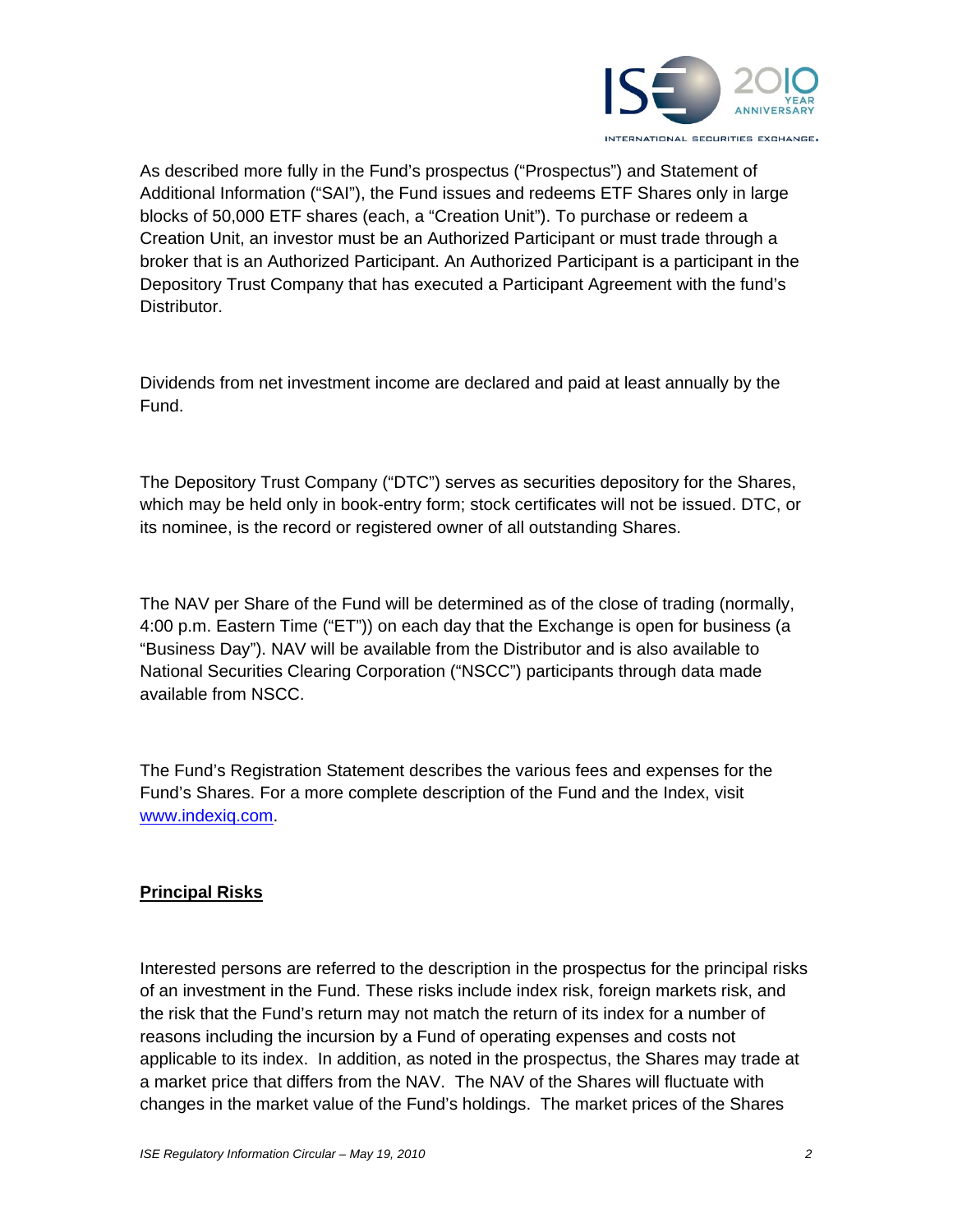

will fluctuate in accordance with changes in NAV as well as the supply and demand for the Shares on the Exchange.

#### **Exchange Rules Applicable to Trading in the Shares**

The Shares are considered equity securities, thus rendering trading in the Shares subject to the Exchange's existing rules governing the trading of equity securities.

#### **Trading Hours**

Trading in the Shares on ISE is on a UTP basis and is subject to ISE equity trading rules. The Shares will trade from 8:00 a.m. until 8:00 p.m. Eastern Time. Equity Electronic Access Members ("Equity EAMs") trading the Shares during the Extended Market Sessions are exposed to the risk of the lack of the calculation or dissemination of underlying index value or intraday indicative value ("IIV"). For certain derivative securities products, an updated underlying index value or IIV may not be calculated or publicly disseminated in the Extended Market hours. Since the underlying index value and IIV are not calculated or widely disseminated during Extended Market hours, an investor who is unable to calculate implied values for certain derivative securities products during Extended Market hours may be at a disadvantage to market professionals.

### **Trading Halts**

ISE will halt trading in the Shares in accordance with ISE Rule 2101(a)(2)(iii). The grounds for a halt under this Rule include a halt by the primary market because it stops trading the Shares and/or a halt because dissemination of the IIV or applicable currency spot price has ceased, or a halt for other regulatory reasons. In addition, ISE will stop trading the Shares if the primary market de-lists the Shares.

#### **Delivery of a Prospectus**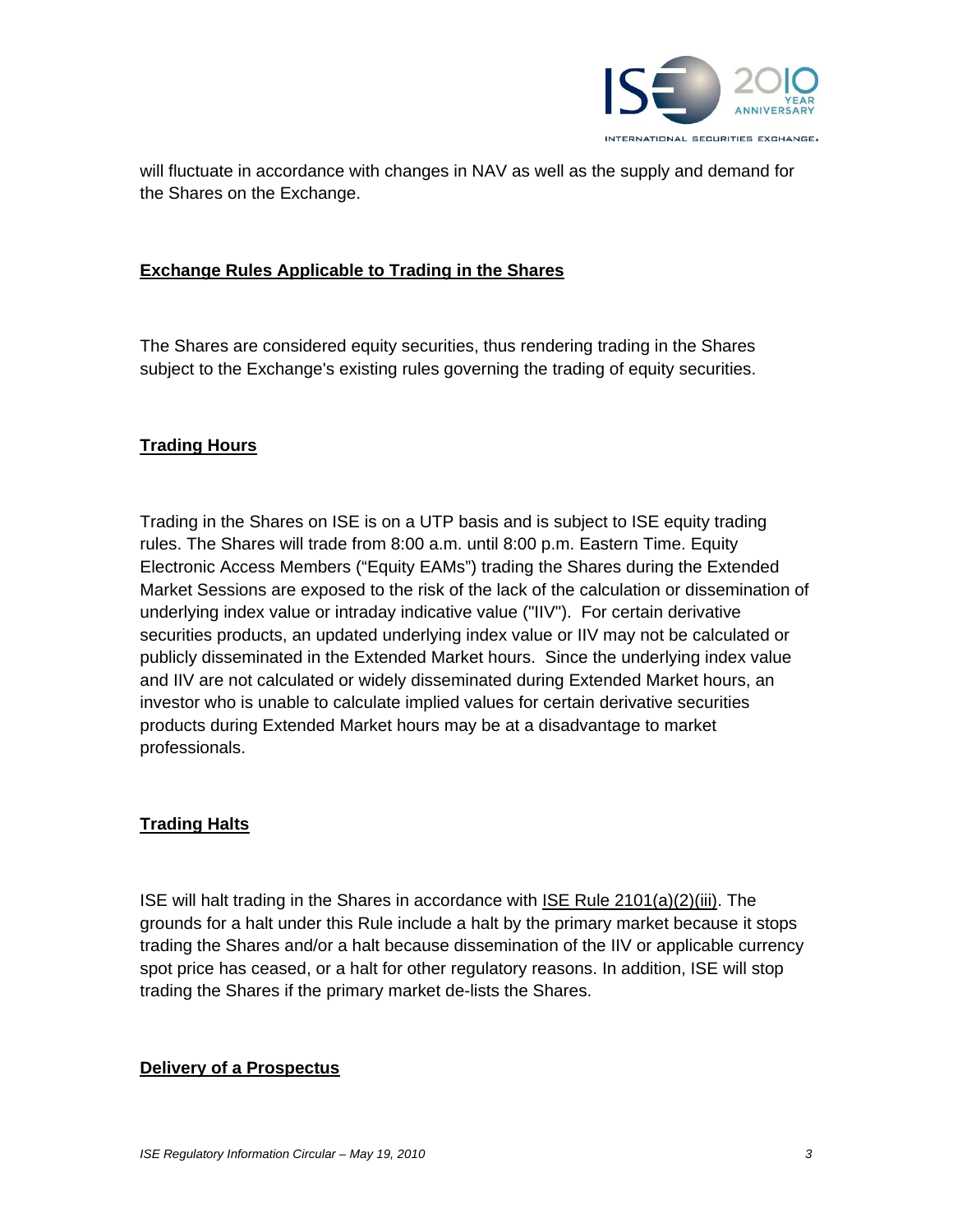

Pursuant to federal securities laws, investors purchasing Shares must receive a prospectus prior to or concurrently with the confirmation of a transaction. Investors purchasing Shares directly from the Fund (by delivery of the Deposit Amount) must also receive a prospectus.

Prospectuses may be obtained through the Distributor or on the Fund's website. The Prospectus does not contain all of the information set forth in the registration statement (including the exhibits to the registration statement), parts of which have been omitted in accordance with the rules and regulations of the SEC. For further information about the Fund, please refer to the Trust's registration statement.

### **Exemptive, Interpretive and No-Action Relief Under Federal Securities Regulations**

The Commission has issued letters dated November 21, 2005 and October 24, 2006 (together, the "No- Action Letters") granting exemptive, interpretive and no-action relief from certain provisions of and rules under the Securities Exchange Act of 1934 for exchange-traded funds listed and traded on a registered national securities exchange that meet certain criteria.

## **Regulation M Exemptions**

Generally, Rules 101 and 102 of Regulation M prohibit any "distribution participant" and its "affiliated purchasers" from bidding for, purchasing, or attempting to induce any person to bid for or purchase any security which is the subject of a distribution until after the applicable restricted period, except as specifically permitted in Regulation M. The provisions of the Rules apply to underwriters, prospective underwriters, brokers, dealers, and other persons who have agreed to participate or are participating in a distribution of securities.

The Commission issued a No-Action Letter by which persons participating in a distribution of shares of a fund may engage in secondary market transactions in such shares during their participation in such a distribution, despite the requirements of from Rule 101 under Regulation M. In addition, the SEC has permitted persons who may be deemed to be participating in the distribution of shares of a fund (i) to purchase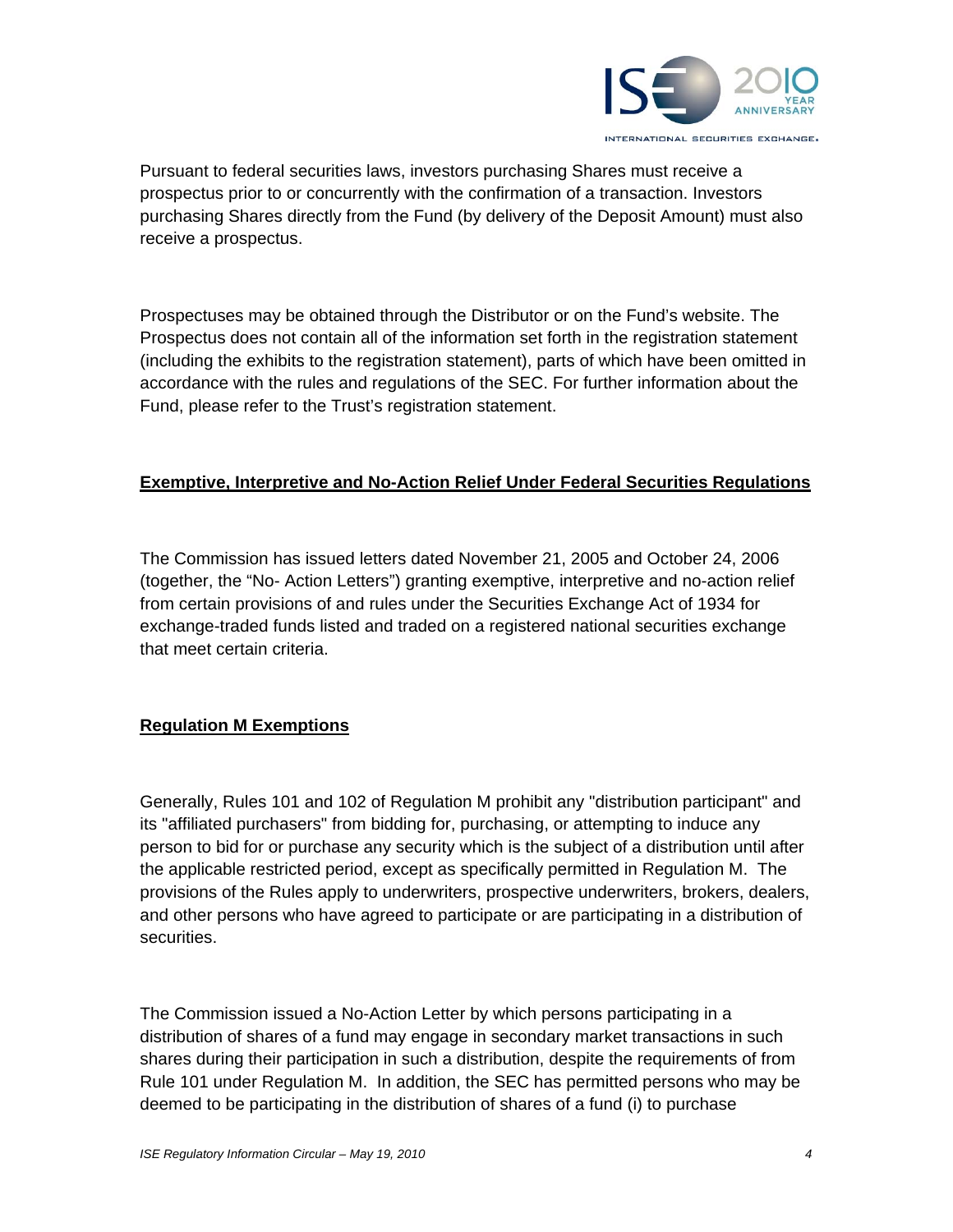

securities for the purpose of purchasing creation unit aggregations of fund shares and (ii) to tender securities for redemption in Creation Unit Aggregations. Further, the Commission has clarified that the tender of fund shares to the Fund for redemption does not constitute a bid for or purchase of any of the Funds' securities during the restricted period of Rule 101. The Commission has issued a No-Action Letter to paragraph (e) of Rule 102 under Regulation M which allow the redemption of fund shares in creation unit aggregations during the continuous offering of shares.

### **SEC Rule 14e-5**

The Commission has permitted any person acting as a dealer-manager of a tender offer for a component security of funds (1) to redeem fund shares in creation unit aggregations from the issuer that may include a security subject to such tender offer and (2) to purchase fund shares during such tender offer.

### **Section 11(d)(1); SEC Rules 11d1-1 and 11d1-2**

Section 11(d)(1) of the Act generally prohibits a person who is both a broker and a dealer from effecting any transaction in which the broker-dealer extends credit to a customer on any security which was part of a new issue in the distribution of which he participated as a member of a selling syndicate or group within thirty days prior to such transaction. The Commission has clarified that Section 11(d)(1) does not apply to broker-dealers that are not authorized participants (and, therefore, do not create creation unit aggregations) that engage in both proprietary and customer transactions in shares of a fund in the secondary market, and for broker-dealer authorized participants that engage in creations of creation unit aggregations. This relief is subject to specific conditions, including the condition that such broker-dealer (whether or not an authorized participant) does not, directly or indirectly, receive from the fund complex any payment, compensation or other economic incentive to promote or sell the shares of a fund to persons outside the fund complex, other than non-cash compensation permitted under NASD Rule 2830 (I)(5)(A), (B) or (C). See letter dated November 22, 2005 from Brian A Bussey, Assistant Chief Counsel, SEC Division of Market Regulation, to Barclays Global Investors, N.A., dated November 22, 2005. The Commission has issued a No-Action Letter under Section 11(d)(1) of the Act states that broker-dealers may treat shares of a fund, for purposes of Rule 11d1-2, as "securities issued by a registered open-end investment company as defined in the Investment Company Act" and thereby extend credit or maintain or arrange for the extension or maintenance of credit on shares that have been owned by the persons to whom credit is provided for more than 30 days, in reliance on the exemption contained in the rule.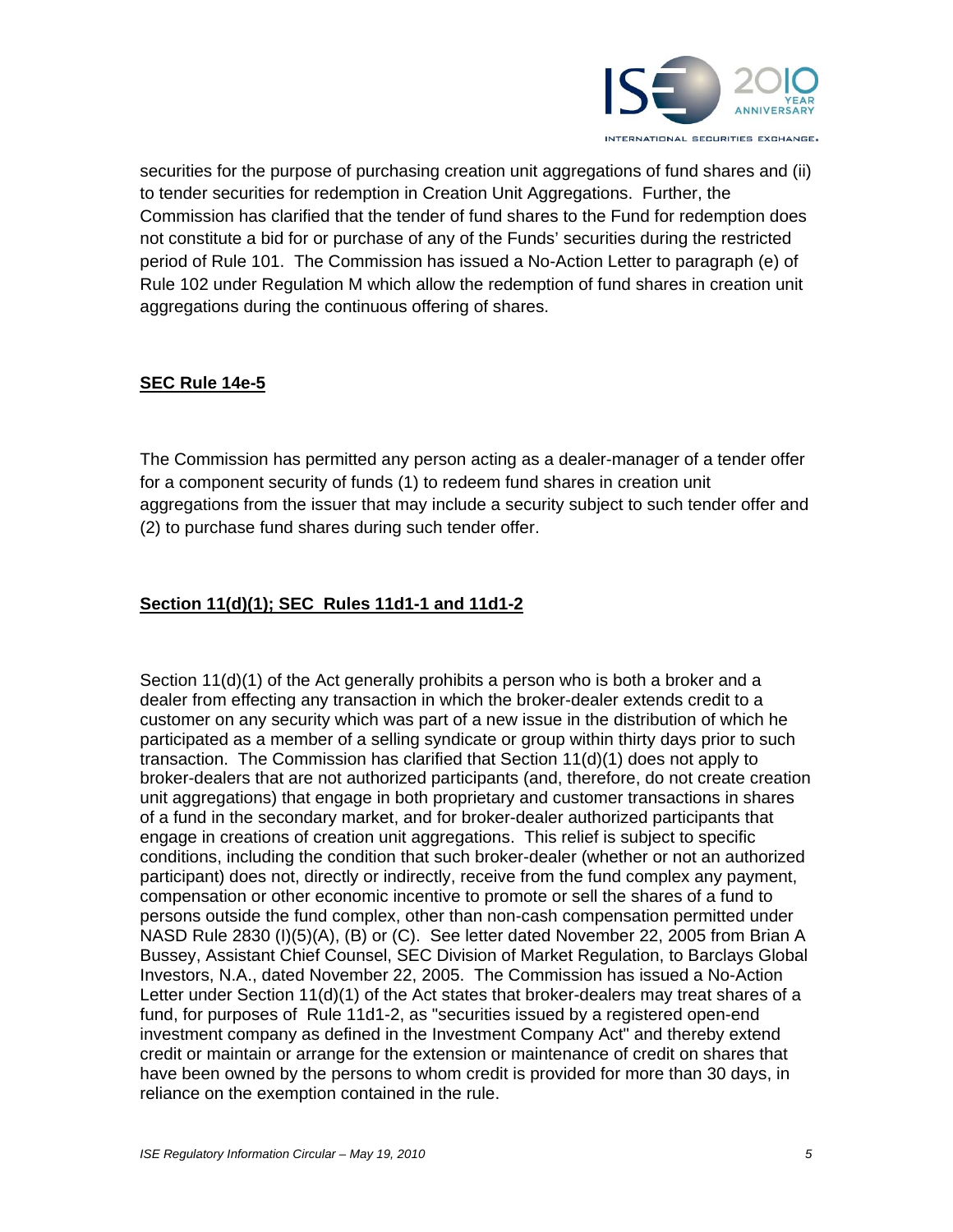

#### **Rule 10b-17**

The Commission has granted an exemption from the requirements of Rule 10b-17 with respect to transactions in ETF shares, for ETFs registered as open-end management companies.

**This Regulatory Information Circular is not a statutory Prospectus. Equity EAMs should consult the Trust's Registration Statement, SAI, Prospectus and the Fund's website for relevant information.**